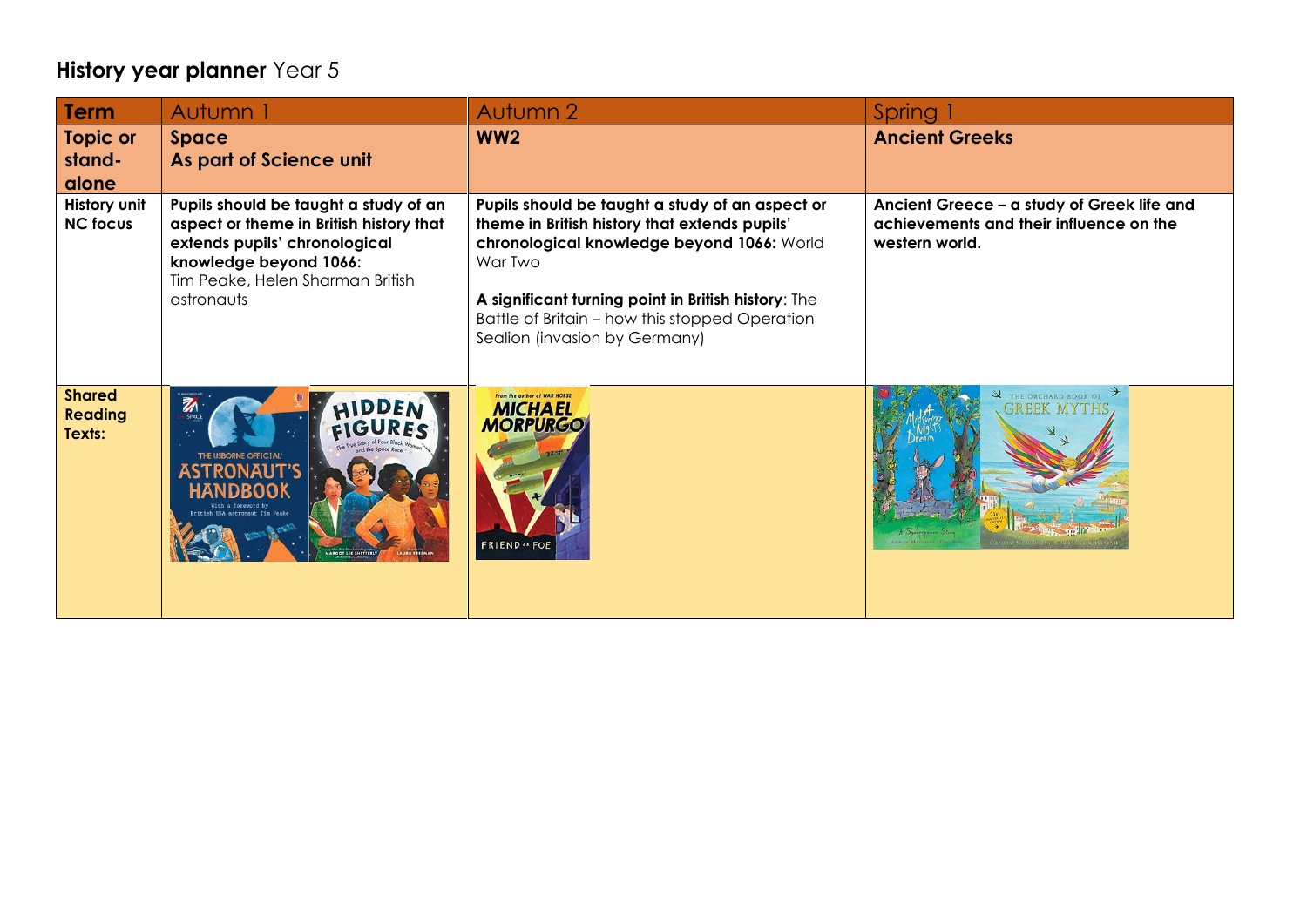| <b>Topic</b><br>standalone         | <b>Trip:</b> Visit from the Space Dome                                                                                                                                      | <b>Trip:</b> The Box, Plymouth                                                                                                                                                                                                                                 | Trip: Eden? Truro museum?                                                                                                                                                                                                              |
|------------------------------------|-----------------------------------------------------------------------------------------------------------------------------------------------------------------------------|----------------------------------------------------------------------------------------------------------------------------------------------------------------------------------------------------------------------------------------------------------------|----------------------------------------------------------------------------------------------------------------------------------------------------------------------------------------------------------------------------------------|
| curriculum<br><b>link</b>          | <b>Curriculum links:</b> Geog - mapping<br><b>USA and Russia</b>                                                                                                            | <b>Curriculum links:</b><br>Geog - mapping countries in Europe<br><b>DT</b> - understand and apply the principles of a<br>healthy and varied diet<br>cook a repertoire of predominantly savoury dishes<br>become competent in a range of cooking<br>techniques | <b>Curriculum links:</b><br>DT - design, make and evaluate masks based<br>on Greek mythical creatures                                                                                                                                  |
| <b>Enquiry</b><br><b>Questions</b> | What can we learn from the<br>chronology of astronauts?<br><b>Who is Helen Sharman?</b><br>How has space exploration changed<br>since Neil Armstrong landed on the<br>moon? | How did WW2 impact Great Britain?<br>Why did Great Britain go to war?<br>How important was the Battle of Britain?<br>Why was Plymouth (and the other locations)<br><b>Blitzed?</b><br><b>What was rationing?</b>                                               | What did the Ancient Greeks do for us?<br>What do the Ancient Greek Olympic games<br>tell us about life at that time?<br>How have the Olympics changed?<br><b>What was life like in Ancient Greece?</b><br>What do artefacts teach us? |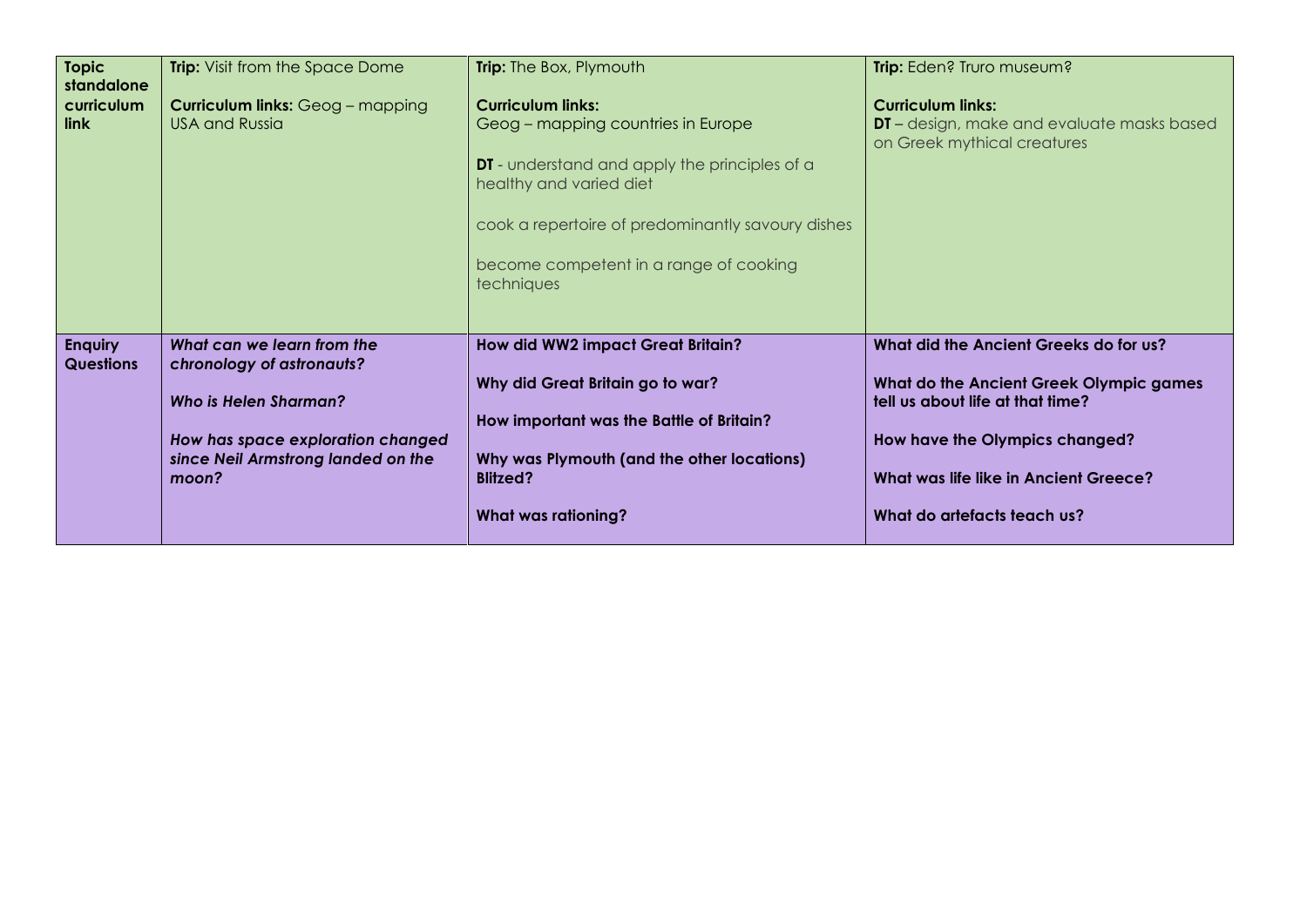| <b>Knowledge</b> | I know about the history of space       | I know causes and consequences of the main                                                      | I know how democracy was developed in                                                         |
|------------------|-----------------------------------------|-------------------------------------------------------------------------------------------------|-----------------------------------------------------------------------------------------------|
| content          | exploration from learning about the     | events of WW2                                                                                   | <b>Ancient Greece</b>                                                                         |
|                  | chronology of astronauts in space.      |                                                                                                 |                                                                                               |
|                  |                                         | I know why GB joined the war.                                                                   | I know that the Olympics were started by the                                                  |
|                  | I know about the lives and              |                                                                                                 | <b>Ancient Greeks.</b>                                                                        |
|                  | achievements of 2 British astronauts.   | I know that Hitler intended to invade the UK.                                                   |                                                                                               |
|                  |                                         | I know that the Battle of Britain victory stopped                                               | I know the significance of the Olympics to the<br><b>Ancient Greeks</b>                       |
|                  |                                         | operation Sealion/invasion.                                                                     |                                                                                               |
|                  |                                         |                                                                                                 | I know that Athens and Sparta were very                                                       |
|                  |                                         | I know why big cities and coastal towns like                                                    | different city states - Athens gave us                                                        |
|                  |                                         | Plymouth were targeted during the Blitz.                                                        | democracy, Sparta believed in war. I know                                                     |
|                  |                                         |                                                                                                 | that they were run differently                                                                |
|                  |                                         | I know that children were evacuated.                                                            |                                                                                               |
|                  |                                         |                                                                                                 | I know that Greek vases document aspects of                                                   |
|                  |                                         | I know how people tried to stay safe (Anderson,                                                 | Greek life and beliefs and that a lot of what                                                 |
|                  |                                         | Morrison + underground shelters).                                                               | we know about Greek history today came                                                        |
|                  |                                         |                                                                                                 | from these.                                                                                   |
|                  |                                         | I know some foods were rationed due to supply,<br>and that this meant there was enough for all. |                                                                                               |
| <b>Skills</b>    | I can put forward reasons for the       | I can use primary (photos, letters, pathe film,                                                 | History - I can use secondary sources to                                                      |
| content          | increasing number of women and          | propaganda posters) and secondary (fiction texts,                                               | collect information about the past.                                                           |
|                  | people of colour becoming               | film extracts) sources to deduce a.) feelings of                                                |                                                                                               |
|                  | astronauts                              | children during evacuation, b.) people during the                                               | I can ask questions about the past.                                                           |
|                  |                                         | Blitz.                                                                                          |                                                                                               |
|                  | I can identify some social, cultural,   |                                                                                                 | I can present findings about the past (how!? -                                                |
|                  | and ethnic diversities of societies     | I can use a variety of resources to find out about                                              | debate)                                                                                       |
|                  | studied in Britain and the wider world. | aspects of life in the past                                                                     |                                                                                               |
|                  |                                         |                                                                                                 | I can compare life in Ancient Greece to life                                                  |
|                  | I can present findings about the past   | I can use dates to order and place events in a                                                  | now. Democracy and Olympics                                                                   |
|                  | (data handling of astronauts)           | timeline.                                                                                       |                                                                                               |
|                  |                                         | I can compare life in the 1940s to life now.                                                    | I know that here often isn't a simple/single<br>answer to a historical question e.g. What was |
|                  |                                         |                                                                                                 | life like in Ancient Greece? (Athens vs.                                                      |
|                  |                                         | I can provide an account of WW2 based on more                                                   | Spartans)                                                                                     |
|                  |                                         | than one source.                                                                                |                                                                                               |
|                  |                                         |                                                                                                 |                                                                                               |
|                  |                                         | I can ask questions about WW2.                                                                  |                                                                                               |
|                  |                                         |                                                                                                 |                                                                                               |